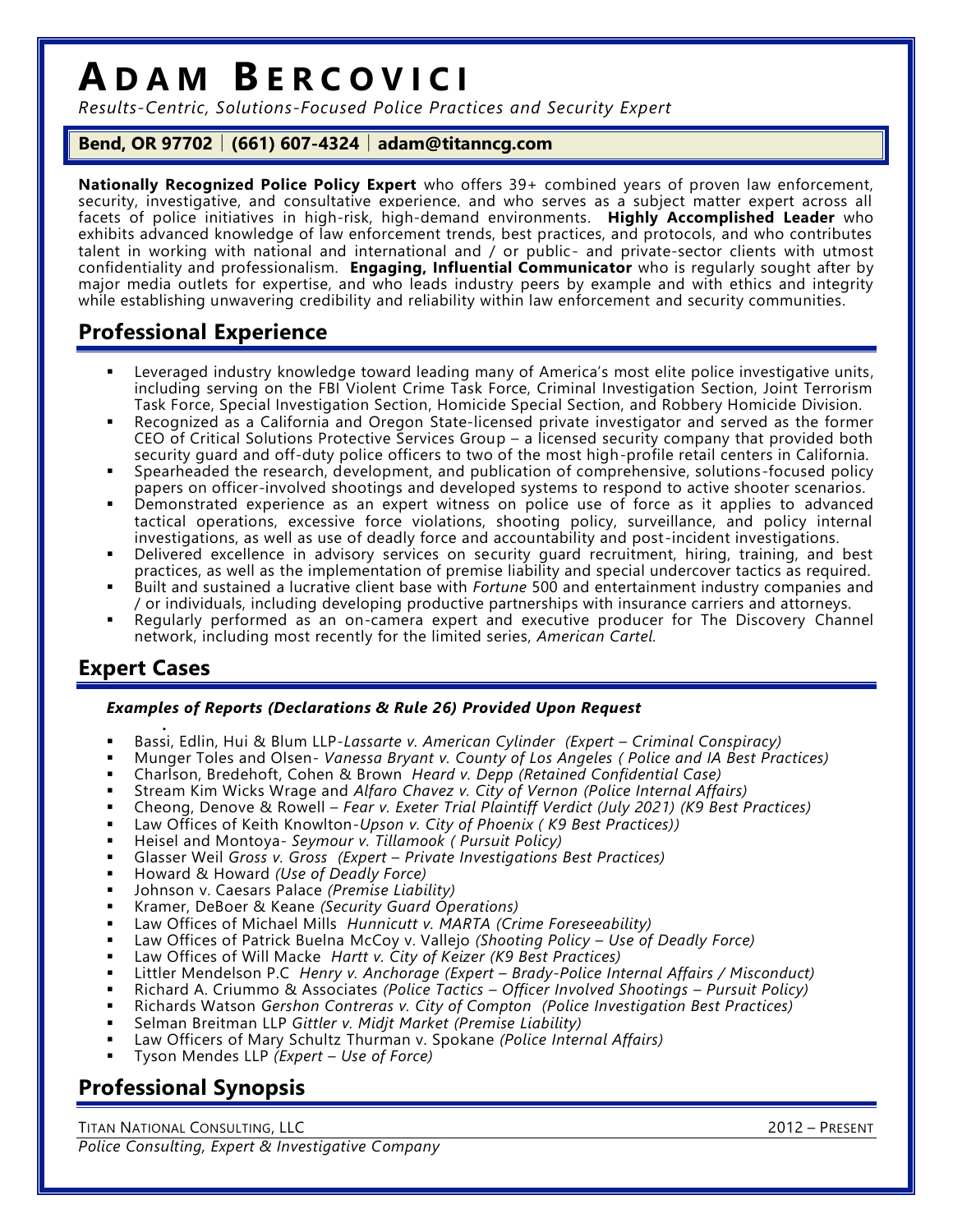## **Adam Bercovici** │ **(661) 607-4324 Page Two**

# **Professional Synopsis (continued)**

CRITICAL SOLUTIONS PROTECTIVE SERVICES GROUP 2010 – 2017 *Los-Angeles-Based Security Company*

#### **CEO**

#### LOS ANGELES POLICE DEPARTMENT 1982 – 2012

*Rapidly Advanced to Roles of Greater Accountability & Responsibility Due to Performance Excellence; Recipient of 50 Bureau / Major Commendations and 300+ Area Commendations; Recipient of the Police "Medal for Bravery" (1993) and Police "Meritorious Unit Citation" (1994) by the Los Angeles Police Department (LAPD).*

*Robbery – Homicide Division, Homicide Special Section* **Lieutenant II** │ **Officer-in-Charge** (2011 – 2012)

*Robbery – Homicide Division, Special Investigation Section* **Lieutenant II** │ **Officer-in-Charge** (2003 – 2011)

*Major Crimes Division, Criminal Investigation Section Joint Terrorism Task Force – Surveillance Special Section* **Lieutenant II** │ **Officer-in-Charge** (2002 – 2003)

*Burglary – Auto Theft Division, Field Enforcement Section Federal Theft Task Force* **Lieutenant II** (2000 – 2001)

*North Hollywood Area* **Lieutenant I** │ **Watch Commander** │ **Mobile Field Force Leader** (1999 – 2000)

*Internal Affairs Division, Advocate Section* **Sergeant II** (1998 – 1999)

*Van Nuys Area* **Sergeant II** │ **Watch Commander** │ **Assistant Watch Commander** (1996 – 1998)

*Operations West Bureau CRASH* **Sergeant** (1994 – 1995)

*77th Street Area* **Sergeant I** (1993 – 1994)

*Metropolitan Division* **Police Officer III** │ **K9 Handler** (1989 – 1993)

*Metropolitan Division* **Police Officer III** (1987 – 1989)

*Wilshire Area* **Police Officer III** │ **Field Training Officer** (1985 – 1987)

*Operations West Bureau CRASH* **Police Officer II** │ **Gang Suppression Officer** (1985)

*Wilshire Area* **Police Officer II** (1984 – 1985)

*Foothills Area* **Police Officer I** (1982 – 1983)

## **Education & Professional Development**

CLAREMONT MCKENNA COLLEGE

#### **Bachelor of Arts in English Literature**

CALIFORNIA POST (PEACE OFFICER STANDARDS & TRAINING)

**Certifications – Basic** │ **Intermediate** │ **Advanced** │ **Supervisor** │ **Management**